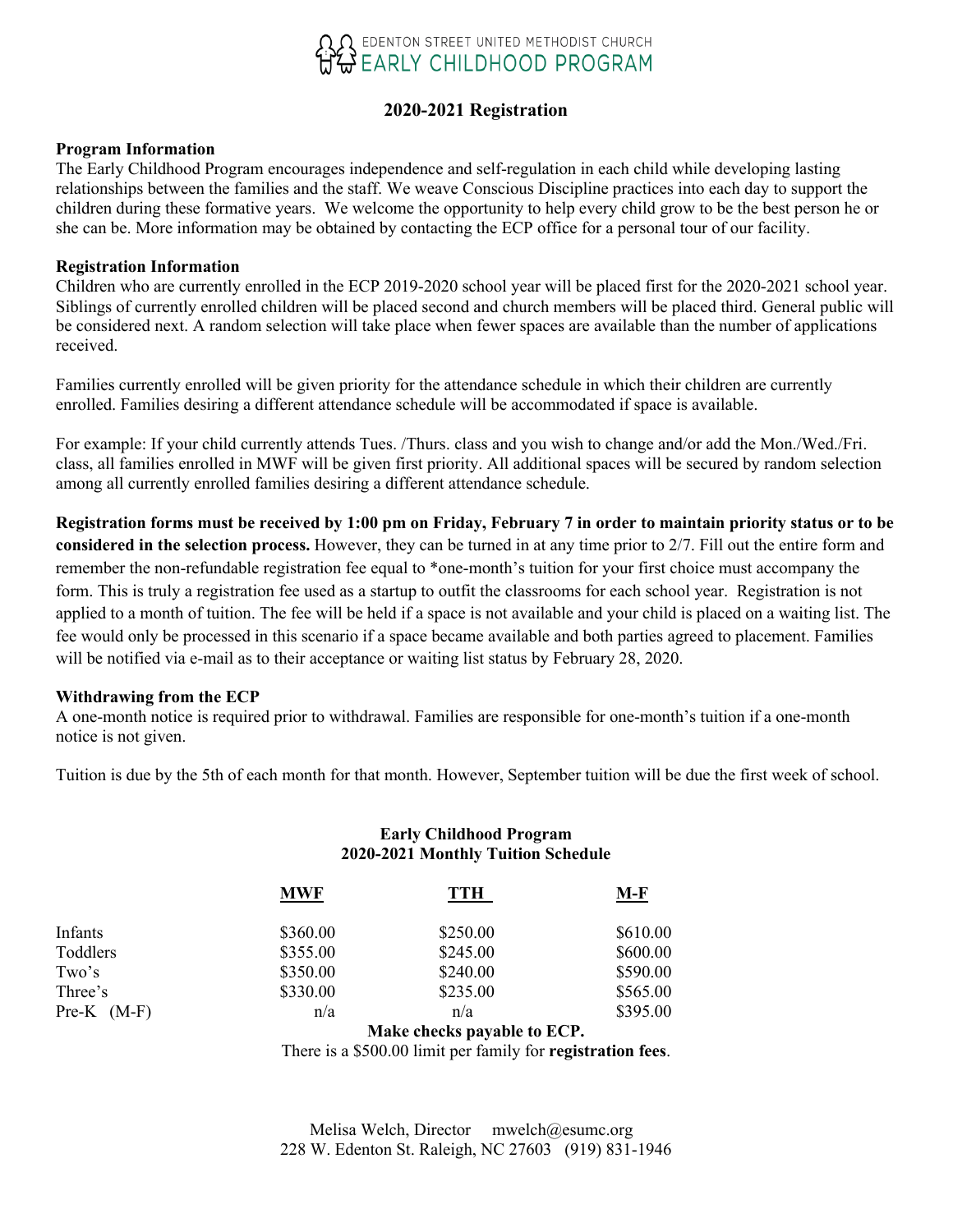# **Enrollment Application for 2020-2021 School Year**

| <b>Name of Child</b> (Last) (First) |  |                                                                                          | $\boxed{\text{DOB}}_{\text{max}}$                                                                                                                                                                                                                                                                                                                                                                                                                                                                                   |  |  |
|-------------------------------------|--|------------------------------------------------------------------------------------------|---------------------------------------------------------------------------------------------------------------------------------------------------------------------------------------------------------------------------------------------------------------------------------------------------------------------------------------------------------------------------------------------------------------------------------------------------------------------------------------------------------------------|--|--|
|                                     |  |                                                                                          |                                                                                                                                                                                                                                                                                                                                                                                                                                                                                                                     |  |  |
|                                     |  |                                                                                          |                                                                                                                                                                                                                                                                                                                                                                                                                                                                                                                     |  |  |
|                                     |  |                                                                                          | Please clearly print parent email address(es) to be added to our MemberHub school communication.                                                                                                                                                                                                                                                                                                                                                                                                                    |  |  |
|                                     |  |                                                                                          |                                                                                                                                                                                                                                                                                                                                                                                                                                                                                                                     |  |  |
|                                     |  |                                                                                          | Parent's name $\frac{\text{Cell}\# \text{Home/Work}\# \text{Home/Work}\# \text{Some/Work}\# \text{Some/Work}\# \text{Some/Work}\# \text{Some/Work}\# \text{Some/Work}\# \text{Some/Work}\# \text{Some/Work}\# \text{Some/Work}\# \text{Some/Work}\# \text{Some/Work}\# \text{Some/Work}\# \text{Some/Work}\# \text{Some/Work}\# \text{Some/Work}\# \text{Some/Work}\# \text{One/Work}\# \text{One/Work}\# \text{One/Work}\# \text{One/Work}\# \text{One/Work}\# \text{One/Work}\# \text{One/Work}\# \text{One/Work$ |  |  |
|                                     |  |                                                                                          |                                                                                                                                                                                                                                                                                                                                                                                                                                                                                                                     |  |  |
|                                     |  |                                                                                          |                                                                                                                                                                                                                                                                                                                                                                                                                                                                                                                     |  |  |
| <b>Medical Information</b>          |  | Please list any allergies, medications, treatments and/or therapies your child receives: |                                                                                                                                                                                                                                                                                                                                                                                                                                                                                                                     |  |  |
|                                     |  | safest environment for all children. Nuts are always prohibited.                         | A copy of your child's current immunization record must be submitted prior to the first day of school<br>unless your child is 2 or 3 years of age and attended the ECP for the 2019-2020 school year.<br>ECP is an Allergy Aware School. We may ask all parents to limit the foods sent to school to provide the                                                                                                                                                                                                    |  |  |
|                                     |  | <b>Emergency Information</b>                                                             |                                                                                                                                                                                                                                                                                                                                                                                                                                                                                                                     |  |  |
|                                     |  |                                                                                          |                                                                                                                                                                                                                                                                                                                                                                                                                                                                                                                     |  |  |
|                                     |  |                                                                                          |                                                                                                                                                                                                                                                                                                                                                                                                                                                                                                                     |  |  |
|                                     |  |                                                                                          | List three local persons that we may contact if family members listed above cannot be reached in the                                                                                                                                                                                                                                                                                                                                                                                                                |  |  |
| event of an emergency.              |  |                                                                                          |                                                                                                                                                                                                                                                                                                                                                                                                                                                                                                                     |  |  |
| Name                                |  | Phone $\#(s)$                                                                            | <u> 1990 - Johann Barbara, martin din bashkar (</u>                                                                                                                                                                                                                                                                                                                                                                                                                                                                 |  |  |
| Name                                |  | Phone $#(s)$                                                                             |                                                                                                                                                                                                                                                                                                                                                                                                                                                                                                                     |  |  |
| Name                                |  | Phone $# (s)$                                                                            |                                                                                                                                                                                                                                                                                                                                                                                                                                                                                                                     |  |  |
|                                     |  |                                                                                          | List the names of people who will pick up your child on a regular basis. If someone other than those listed                                                                                                                                                                                                                                                                                                                                                                                                         |  |  |
|                                     |  |                                                                                          | below needs to pick up your child then written notice should be given to the office prior to the pickup date.                                                                                                                                                                                                                                                                                                                                                                                                       |  |  |

Parent/Guardian Signature\_\_\_\_\_\_\_\_\_\_\_\_\_\_\_\_\_\_\_\_\_\_\_\_\_\_\_\_\_\_\_\_\_\_\_\_\_\_\_\_\_ Date\_\_\_\_\_\_\_\_\_\_\_\_\_\_\_\_\_\_\_\_\_\_\_